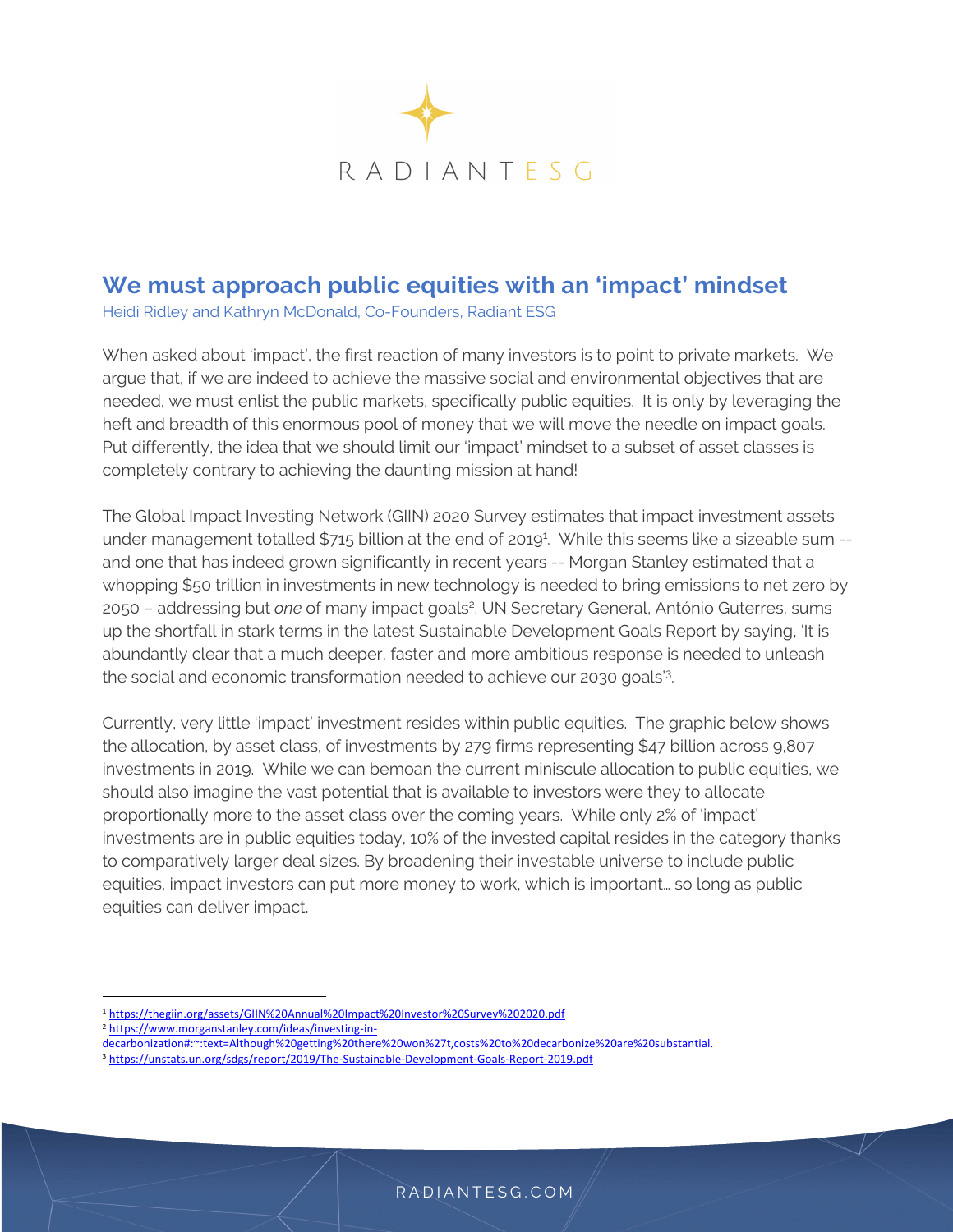#### Impact investment activity in 2019



#### *Defining 'impact'*

Impact investing, as distinct from traditional investing and philanthropy, has two objectives: positive and demonstrable social or environmental outcomes, and competitive financial returns. Investors have aligned around the UN Sustainable Development Goals (UNSDGs), as a framework for impact. The growing interest in the UNSDGs on the part of asset owners is a clear signal to companies that the investor community is rapidly and acutely becoming sensitized to how firms' products and practices affect the living world.

We can approach public equity investing with some simple questions that underlie the concepts of intentionality, additionality, and access – all litmus tests for achieving 'impact':

- does the investor and the investee company itself seek to create positive change for society or the environment?
- what is the social or environmental effect of the investment?
- does the investment help meet an unmet need?
- how many people (or animals or ecosystems) does the investment benefit?

Unlike the 'additionality' arguments of other asset classes, in public equities we cannot argue that investing in shares of a company is the same as providing capital to a project that otherwise would

#### RADIANTESG.COM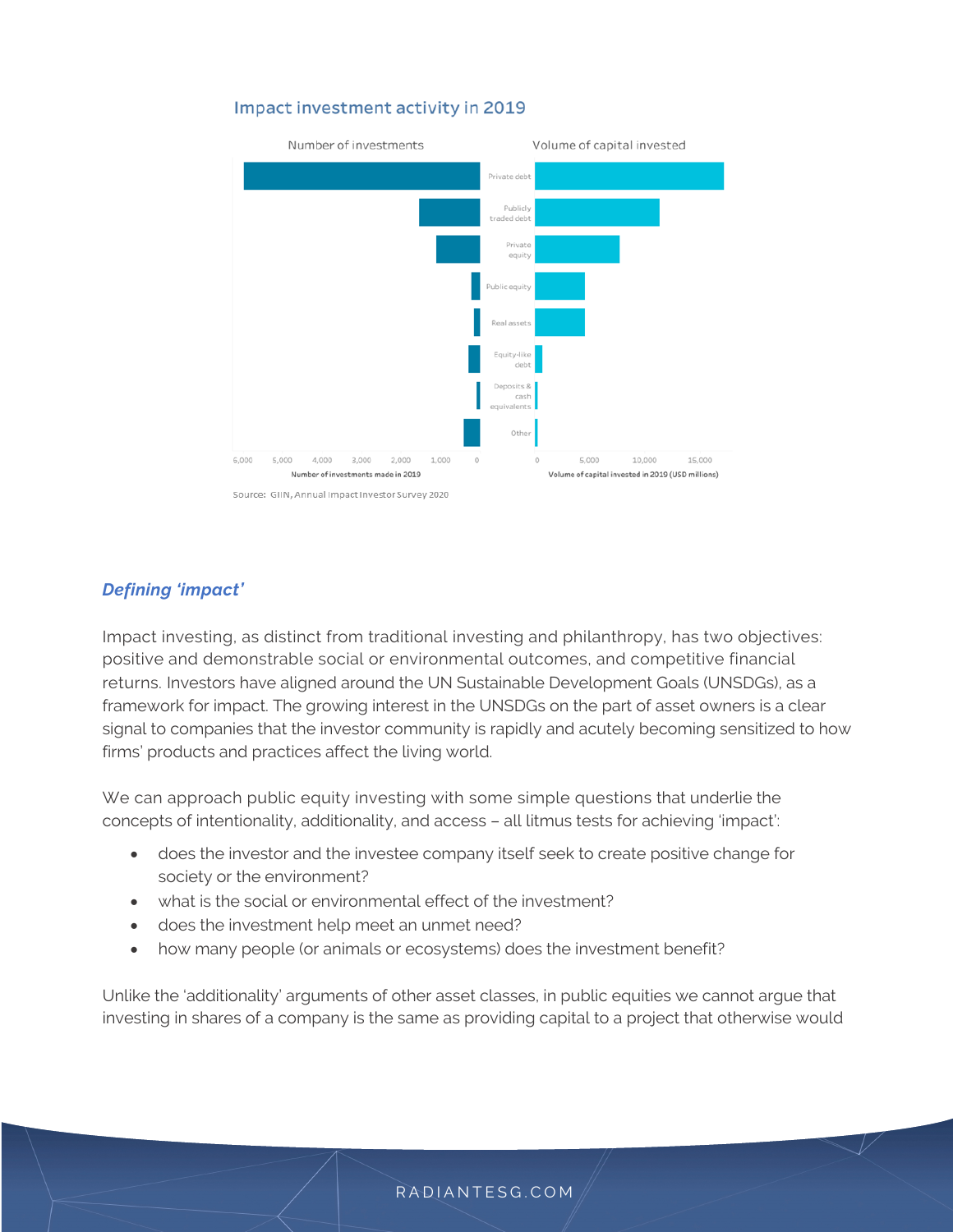not be funded4. Therefore, we must be very careful about how we apply the language of 'impact' to public equity markets. The good news is that both public equity investors as well as listed companies themselves do have effective tools to not only speak to the questions above but actually *cause* positive change along each dimension.

#### *Is impact possible in public equities?*

We would argue yes, but the necessary causation that is at the heart of impact investing comes about in two ways. In listed equities, investor impact comes via active stewardship -- engagement and voting. Through these actions shareholders influence decisions made by management and corporate boards, pushing them toward outcomes that benefit society, the environment, capital markets, and – as we would argue – long-run investment returns. In this way, investors demonstrate intentionality, achieve additionality, and can point to tangible changes that have resulted from their influence. Importantly, listed companies themselves, even in the absence of investor pressure, make impactful decisions through their allocation of capital (e.g. new product lines, starting or stopping certain practices, relocating physical operations), so it is conceivable to think about 'intentionality' and 'additionality' as residing both with public markets investors and within companies<sup>5</sup>.

# **PUBLIC EQUITY INVESTORS**

Impact: Shareholders influence companies' decisions via voting and engagement. Intentionality and additionality **PUBLICIY** reside here. **TRADED** COMPANIES Impact: Companies' decisions directly affect societal and environmental outcomes. Intentionality and additionally also reside here.

Source: Radiant ESG, United Nations Sustainable Development Goals, 2020

<sup>4</sup> In the case of public company IPOs, there would be impact resulting from investors buying shares because it does provide working capital to a company. But the bulk of equity market investing is not IPO-focused.

<sup>5</sup> This duality is fundamentally different than what we see in private equity or venture cap, for example, in which capital allocation to an impact-producing activity is dictated by investors alone.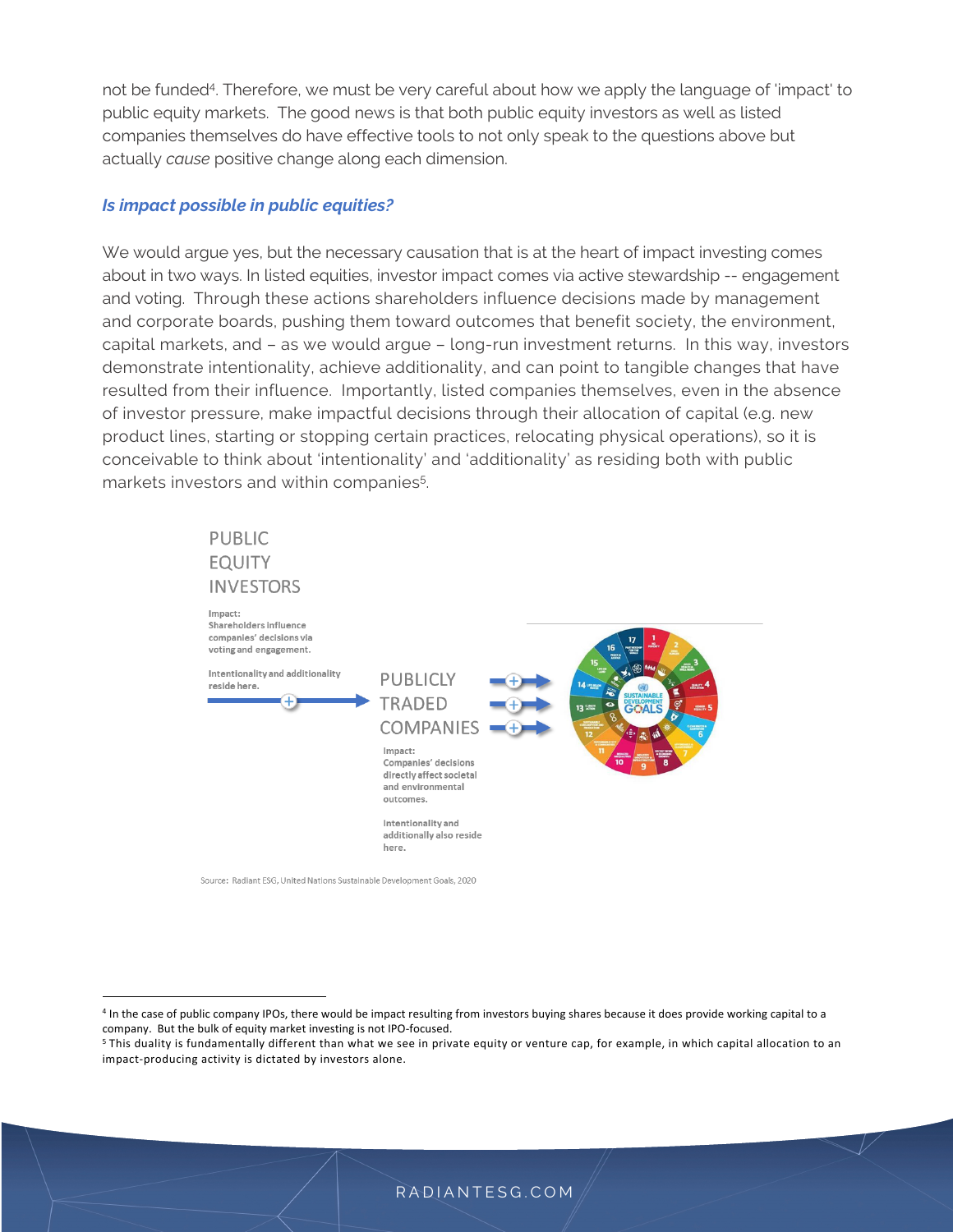In sum, voting and engagement are the mechanisms for investor impact, and capital allocation decisions are the mechanism for company impact, with the two being intertwined in many instances.

## *Two types of companies tick the box*

We must acknowledge that not every public equity investment presents equal 'impact' potential. . We identify two types of companies that meet our 'impact' definition, passing the hurdles of the intentionality, additionality, and access questions presented above. The first and most obvious type are companies with a significant portion of their products and services aligned to positive impact. This is typically determined by a percentage of revenue that is UNSDG-aligned. While many companies have a sliver of revenue that can be mapped to one of the SDGs, the kinds of firms we allude to here are those with a significant portion of their business in products that legitimately seek to replace fossil fuels, work to provide basic healthcare and nutrition, or preserve biodiversity, as a few examples. Of critical importance is the demonstration of impact intent on the part of company management itself. Many companies in this category are pureplay firms that we believe will play a transformational role in collective mission to radically improve *stakeholder* outcomes. As investors, we also believe that these companies will benefit from the changes in regulation and consumer preferences, as well as the resource constraints that we see on the horizon. These companies can be large or small but are often younger than the market average.

The second type of companies are those with dramatically evolving operational practices that give rise to positive social or environmental effects. Impact, within this category, arises via the resource allocation decisions made by companies that are typically larger and more established, choosing to evolve their business practices. This can mean switching to entirely green fleet delivery, stopping the production of single-use plastics, or embarking upon an ambitious circular business model, for example. There is a school of thought that more 'impact', in the aggregate, may be achieved via operational changes within larger firms than from the smaller 'pure green' players. Within this category of company we also look for 'intent' statements that are backed up by observable, measurable changes. Firms that are legitimately transitioning large parts of their operations may or may not have significant revenue that can be mapped to an SDG, so we must look to other sources of information to get a sense of the magnitude of operational evolution in order to gauge this type of impact.

#### *Not without challenges*

A challenge to public equity investors is that the two types of companies identified above represent only a subset of a larger investment universe. And this is before we even consider company fundamentals. Recall that the goal is to achieve *both* real world change *and* strong investment performance, so we can't just ignore concepts like earnings growth and valuation. At the end of the day some of the very legitimate impact candidates will not make it into a portfolio for